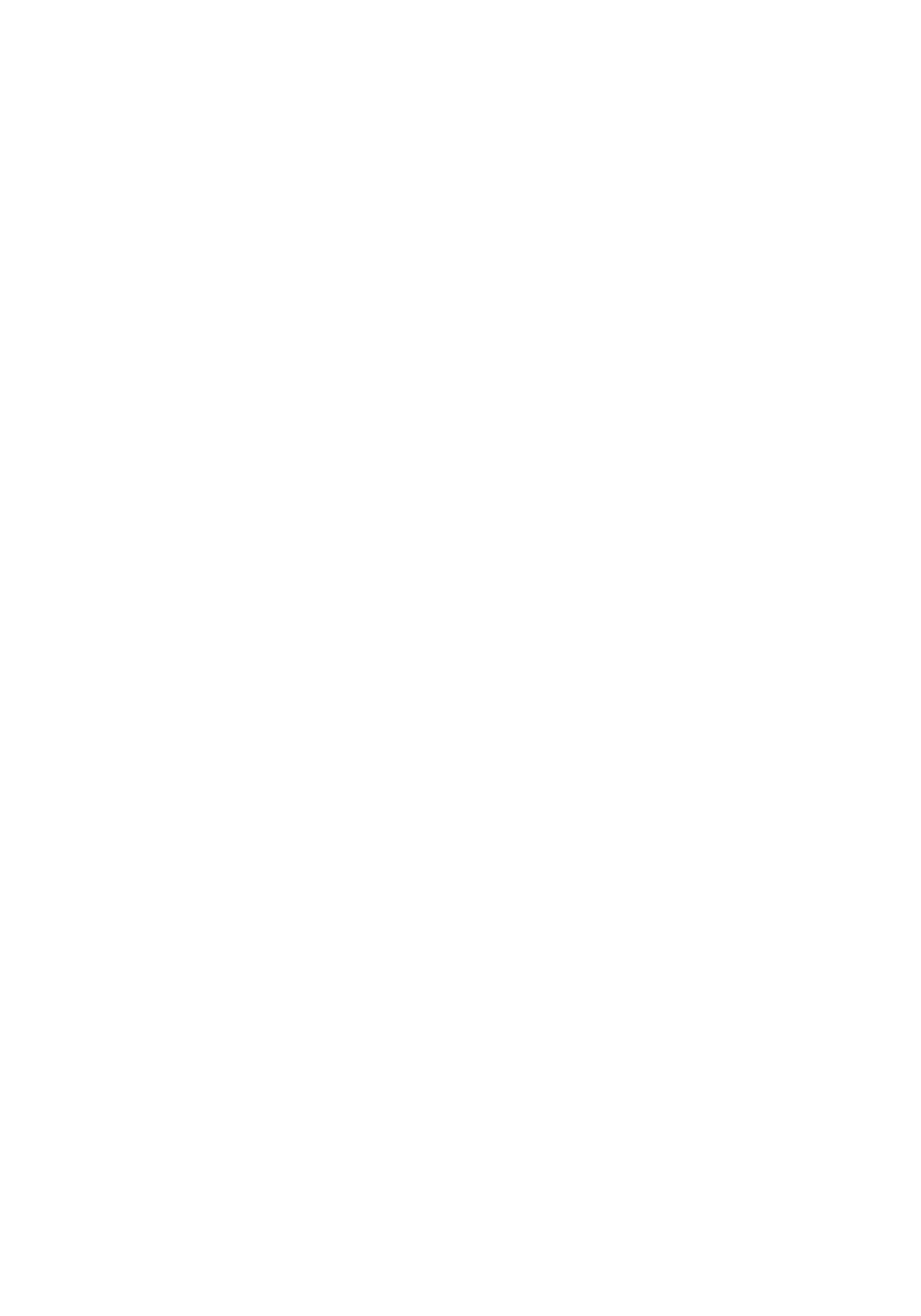#### **CONTENTS**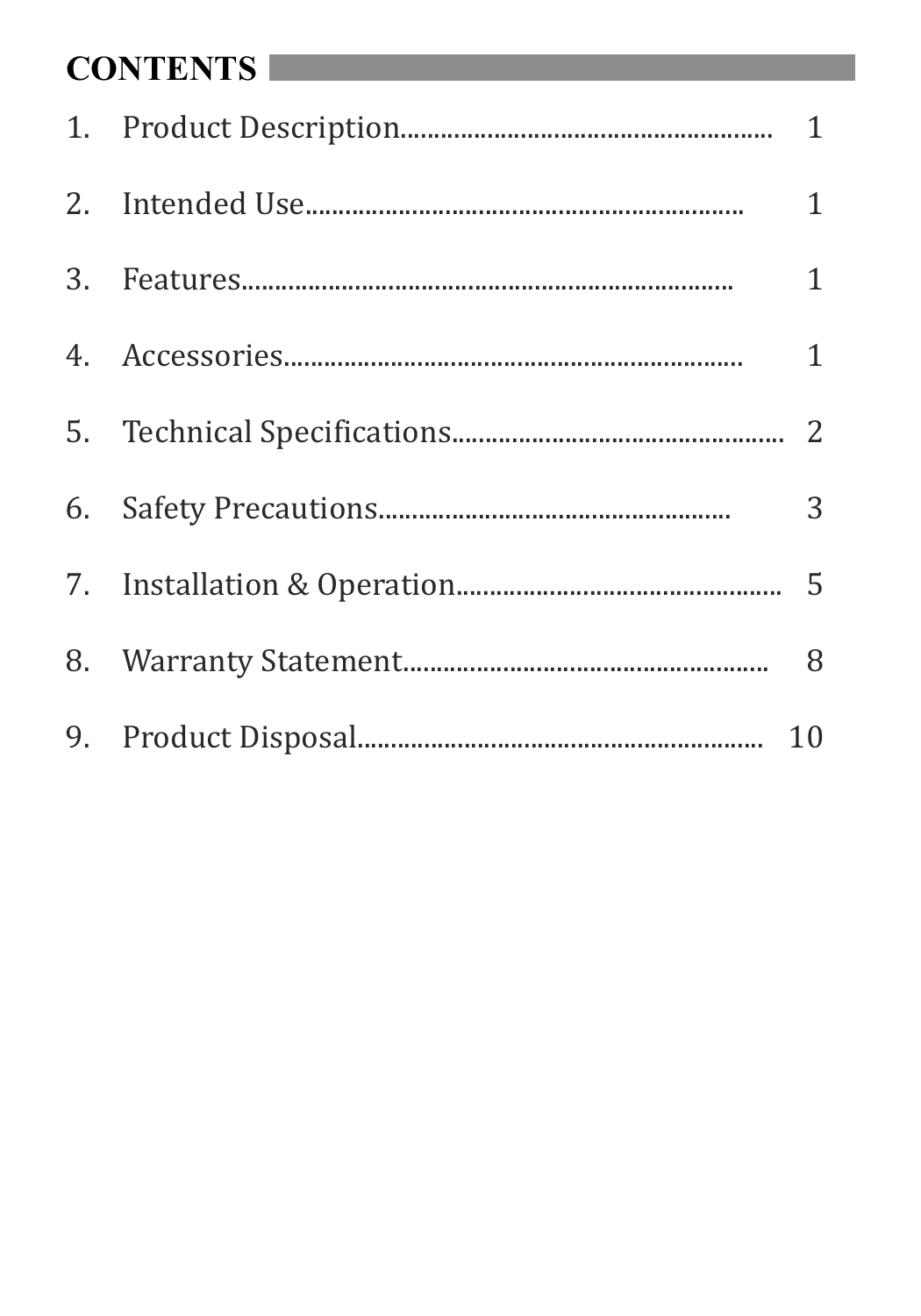## **1. PRODUCT DESCRIPTION**

This magnetic stirrer is a slim & compact electromagnetic stirrer designed with modern magnetic coil technology. It provides high IP protection class (IP 65) without any moving parts attached to it. Setting of speed and time is simple and easy with a digital display. For better mixing, pulse mode is provided in which a stirring bar can rotate clockwise & counter clockwise for every 30 seconds.

#### **2. INTENDED USE**

This magnetic stirrer is designed for use in laboratories, pharmacies & schools for mixing liquids industry for mixing liquids.

#### **3. FEATURES**

- 1. Slim profile with a unique flat surface design.
- 2. Wear‐free drive without any moving parts.
- 3. Mixing capacity of 800 mL with 25mm magnetic stirring bar.
- 4. Pulse function of 30 seconds for better mixing.
- 5. Variable time setting from 1 minute to 99 minute & infinite mode.
- 6. Digital display for accurate setting of speed & time.
- 7. Variable speed setting from 15 to 1500 RPM.
- 8. Water spill resistant design
- 9. Manufactured to IP 65 standard.
- 10. Easy to use control panel with a user friendly interface.
- 11. Anti ‐ Skid pads.

#### **4. ACCESSORIES**

Stirrer Bar (PTFE coated, 25 x 8mm high strength stir bar)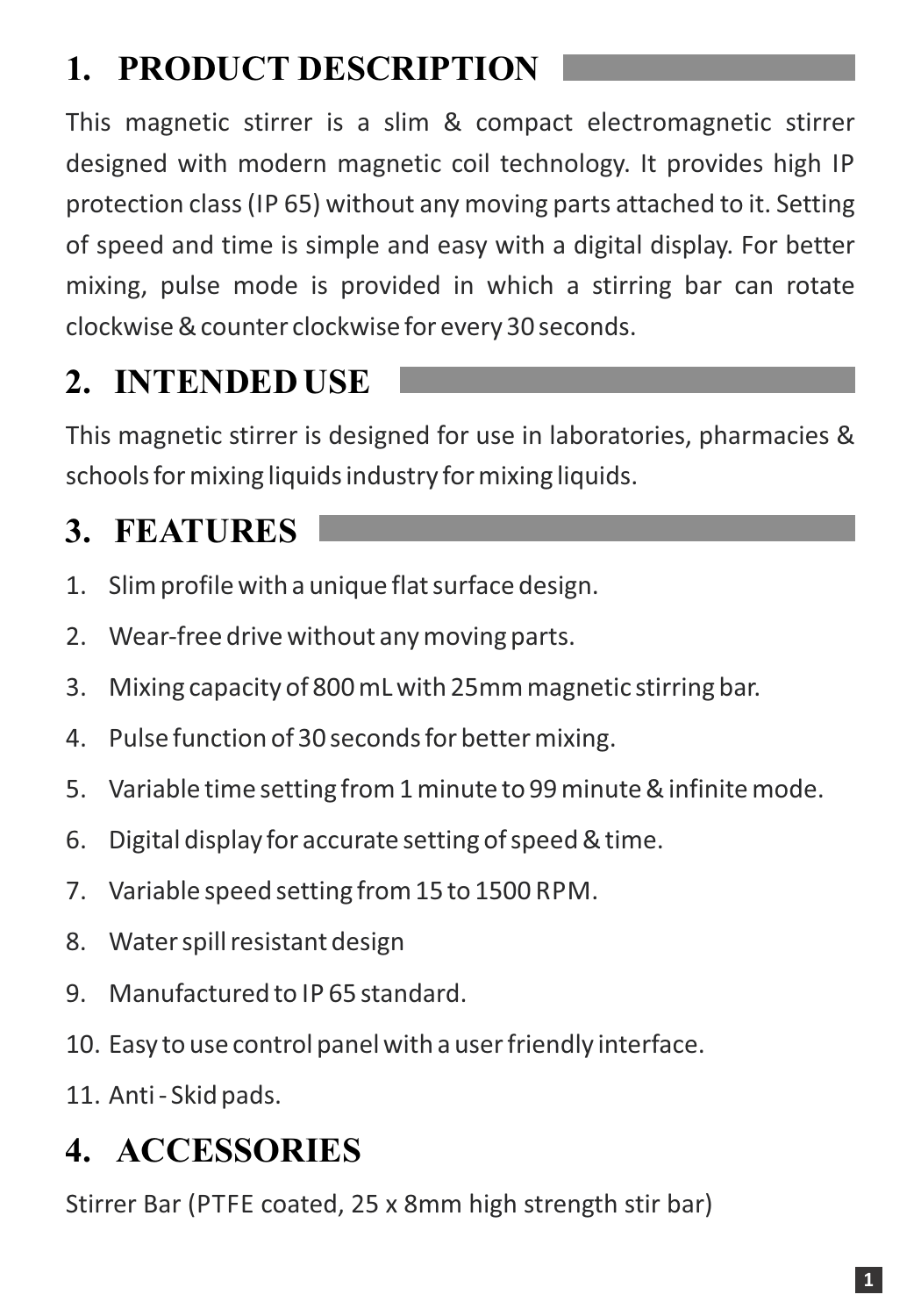#### **5. TECHNICAL SPECIFICATIONS**

| <b>Stirring Quantity Max. Per</b><br><b>Stirring Position (H2O)</b> | 800 ml                                           |
|---------------------------------------------------------------------|--------------------------------------------------|
| <b>Stirred Quantity (Max)</b><br>(Tested in H2O)                    | 500 ml at 1500<br>RPM with 25mm<br>stirring bar. |
| <b>Speed Range</b>                                                  | 15 - 1500 rpm                                    |
| <b>Time Range</b>                                                   | 1 to 99 minute &<br>infinite mode                |
| Digital Display                                                     | Yes                                              |
| Recommended Bar Length                                              | $25 \, \text{mm}$                                |
| Set-up Plate Material                                               | <b>Stainless Steel</b>                           |
| Set-up Plate Dimensions                                             | $\varnothing$ 94 mm                              |
| Dimensions (W x D x H)                                              | 156 x 110 x 13.2 mm                              |
| Weight                                                              | $0.4 - 0.5$ Kg                                   |
| Permissible Ambient Temperature                                     | $5 - 40^{\circ}$ C                               |
| Protection Class According to DIN<br>EN 60529                       | <b>IP 65</b>                                     |
| Input Voltage                                                       | 100 - 230 VAC, 50/60 Hz                          |
| <b>Output Voltage</b>                                               | 9VDC, 1A                                         |
| <b>Power Consumption</b>                                            | 5W                                               |
| Auto Direction Change/Pulse Mode                                    | Yes                                              |
| Auto Direction Change Time Interval                                 | 30 seconds                                       |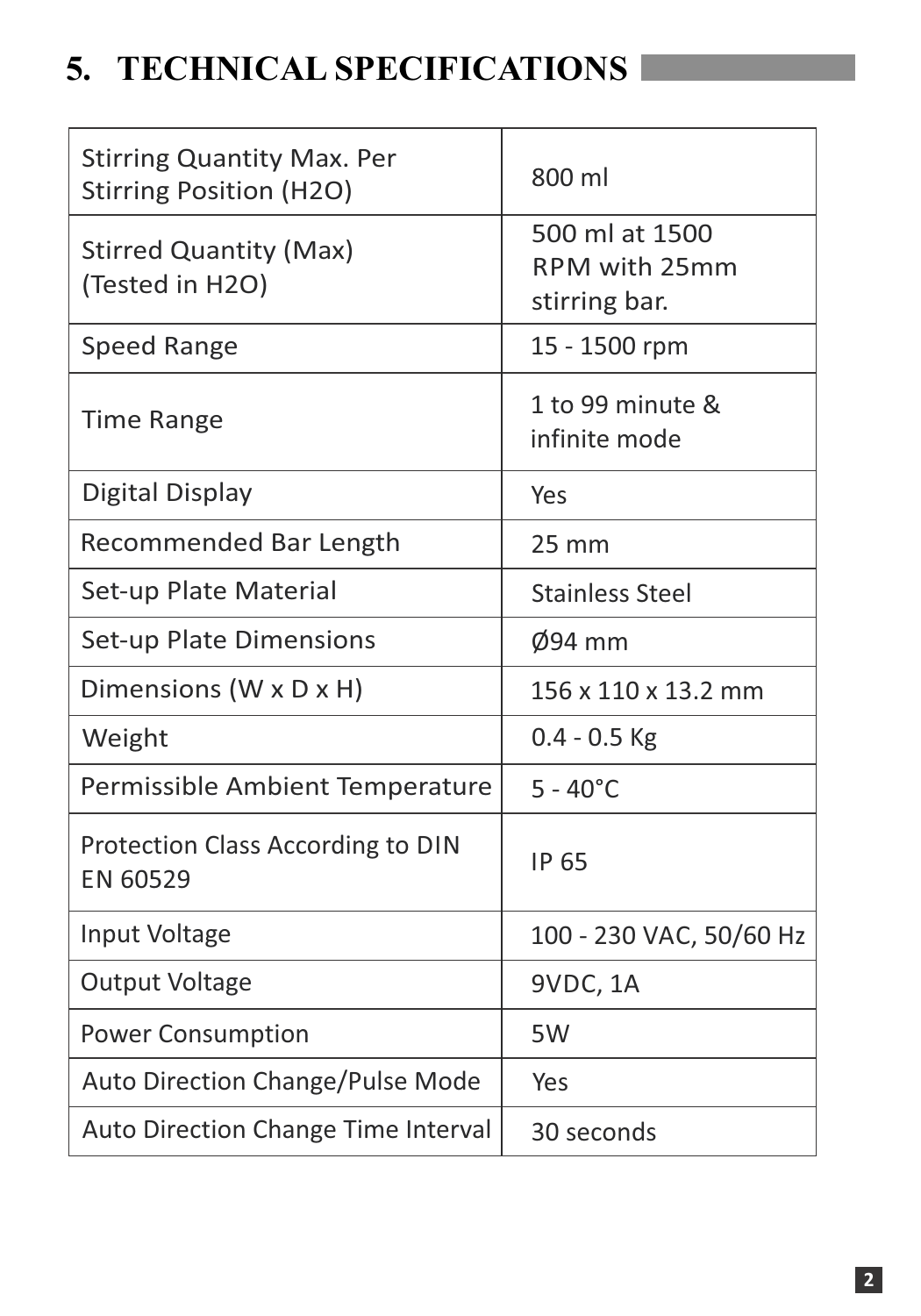#### **6. SAFETYPRECAUTIONS**

**Read the following safety instructions before using the electromagnetic stirrer for your safety.**

- 1. Do not place any steel or magnetic material on the base plate except the recommended magnetic stirring bar with a beaker or flask in between. Doing this can affect the magnetism of the device.
- 2. Place the device on a flat, stable, clean, non‐slippery and fire‐proof surface.
- 3. The base plate must be cleaned before re‐use. Use a soft cloth to clean.
- 4. Do not try to mix liquid more that 800 ml with 25 mm magnetic stirring bar. It may lead to improper mixing.
- 5. Wear protective equipment in accordance with the hazardous category of the media to be processed. Otherwise there is a risk from:
	- ☞ Splashing and evaporation of liquids.
	- ☞ Ejection of parts.
	- ☞ Release of toxic or combustible gases.
- 6. Do not lift or hold the device from the power cable.
- 7. Do not use a damaged beaker, flask, stirring bar or any other component for operation. It may affect the efficiency of the device.
- 8. Reduce the speed:
	- ☞ If the medium splashes out of the vessel.
	- ☞ If the appliance is not running smoothly.
	- ☞ If the container moves on the base plate.
- 9. Wear protective gloves while cleaning the device.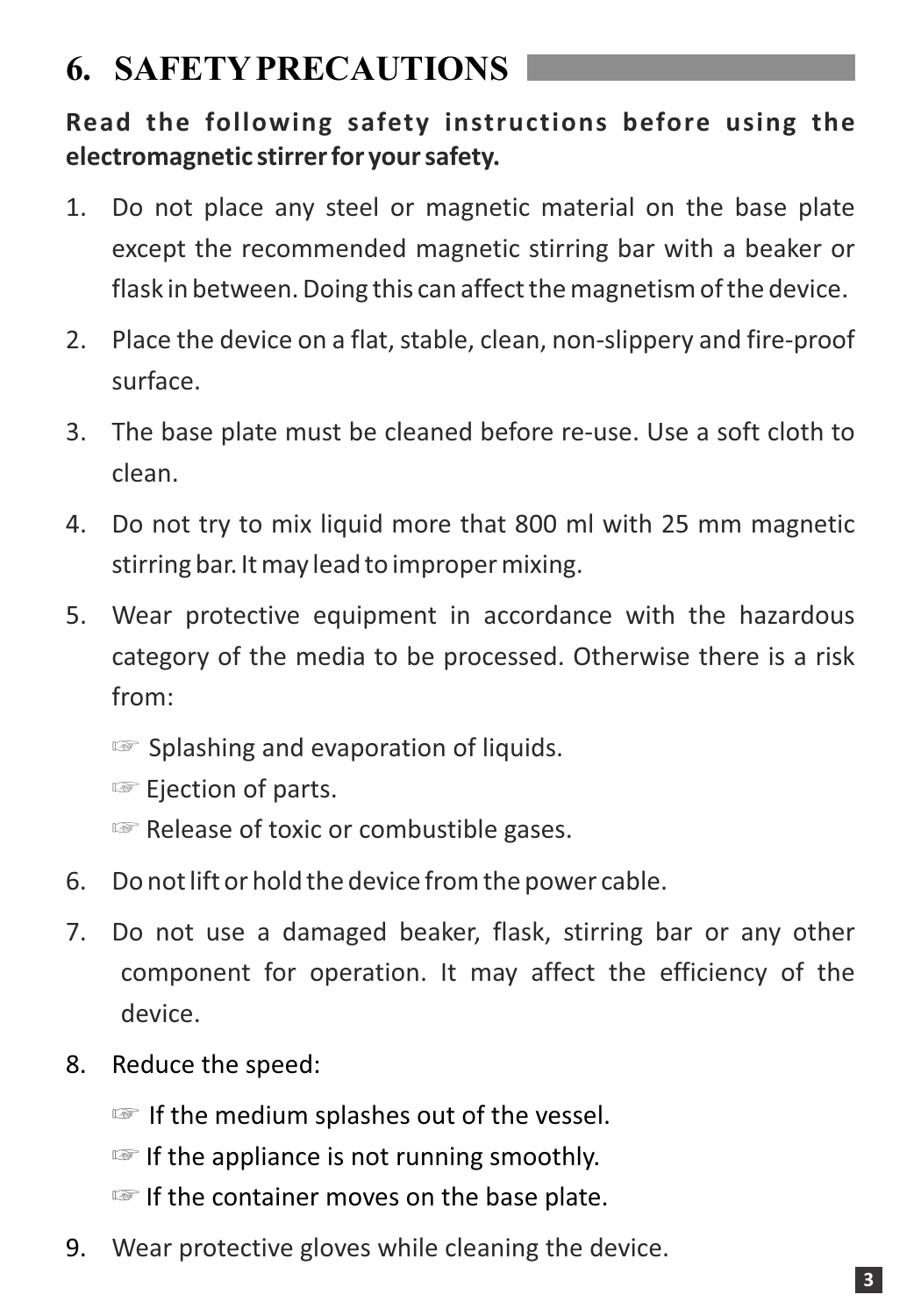- 10. Do not touch the base plate immediately after operation. The base plate may get warm after continuous usage.
- 11. Process pathogenic materials only in a closed vessel under a suitable extractor hood. Do not operate the appliance in explosive atmospheres, with hazardous substances or under water.
- 12. Only use liquid for mixing that will not react dangerously to the extra energy produced through processing. This also applies to any extra energy produced in other ways. Examples include : Light irradiation, surrounding temperature etc.
- 13. Abrasion of the dispersion equipment or the rotating accessories can get into the medium you are working on.
- 14. Chemical reaction of PTFE can occur when in contact with molten or dissolved alkaline earth metals, as well as with fine powders of metals from the  $2<sup>nd</sup>$  and  $3<sup>rd</sup>$  group of the period table at temperatures above 300‐400 °C. Only elementary fluorine, chorine trifluoride and alkaline metals do attack PTFE. Halogen hydrocarbons have a reversible swelling effect.
- 15. The temperature of the stirring media in the beaker and beaker itself should not be more than 45° C.
- 16. The equipment will not restart, both in case of power supply interruption and in the case of any fault or mechanical interruption. Care should be taken based on the sample used for mixing.







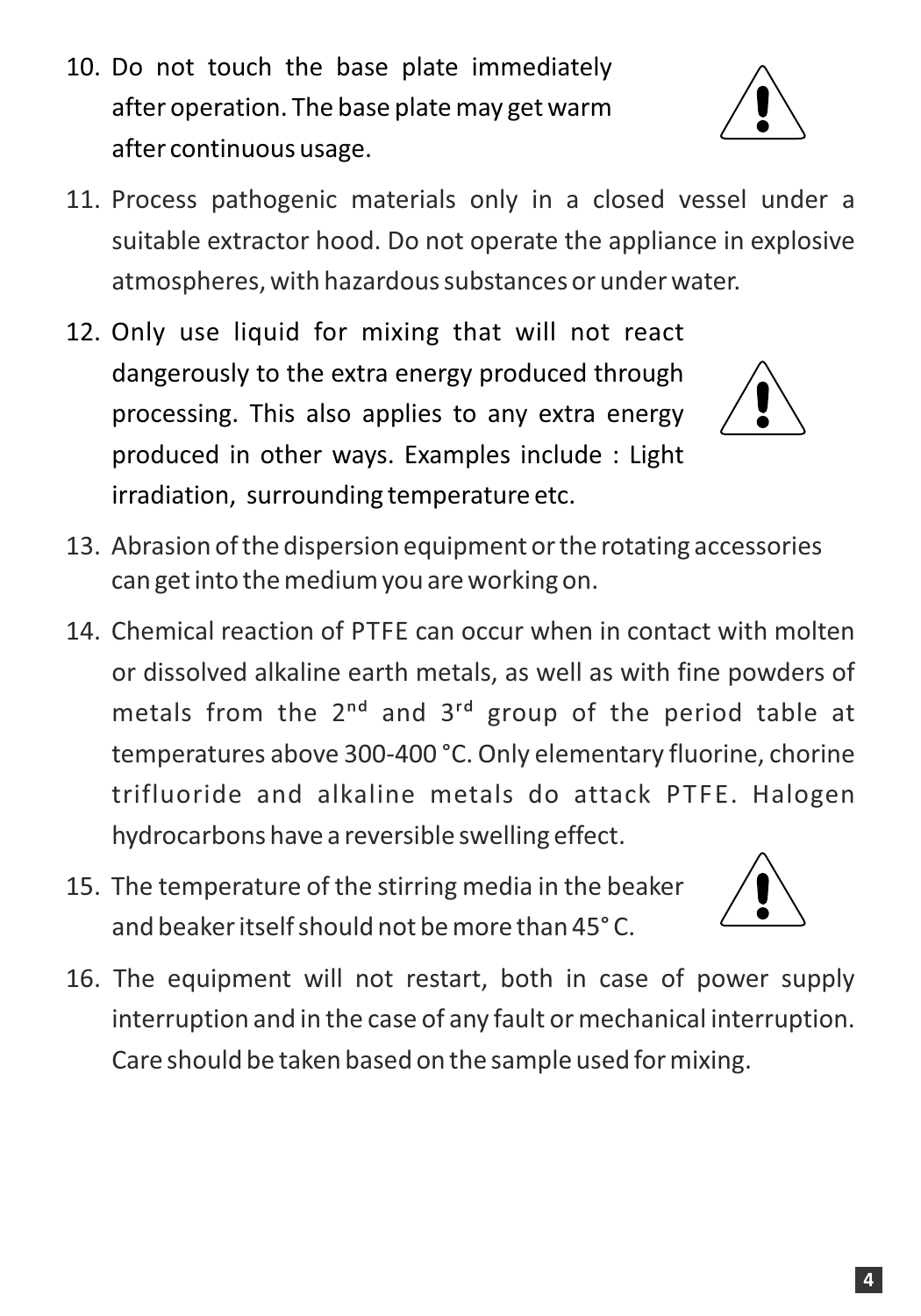## **7. INSTALLATION & OPERATION**

This magnetic stirrer is provided in a packaged box. Open the box, remove the packaging and gently place the device on the firm and leveled surface. Take care while unpacking and do not pull the AC power adaptor as it is attached with the device. The user manual should be kept near the device. Please keep all packaging in safe storage for at least two years for warranty purpose.

Below table shows the function of user interface buttons.

| <b>Buttons</b> | <b>Buttons</b><br><b>Name</b> | <b>Function</b>                                                                                                                                    |
|----------------|-------------------------------|----------------------------------------------------------------------------------------------------------------------------------------------------|
|                | ON/OFF                        | Press button to turn ON<br>and turn OFF the unit.                                                                                                  |
| PULSE          | Pulse & Time                  | Single press button to activate<br>pulse mode. LED blinks to indicate.<br>Long press button to activate<br>time mode. "t" will show on<br>display. |
|                | Increment                     | Press button to increase<br>speed/time value.                                                                                                      |
|                | Decrement                     | Press button to decrease<br>speed/time value.                                                                                                      |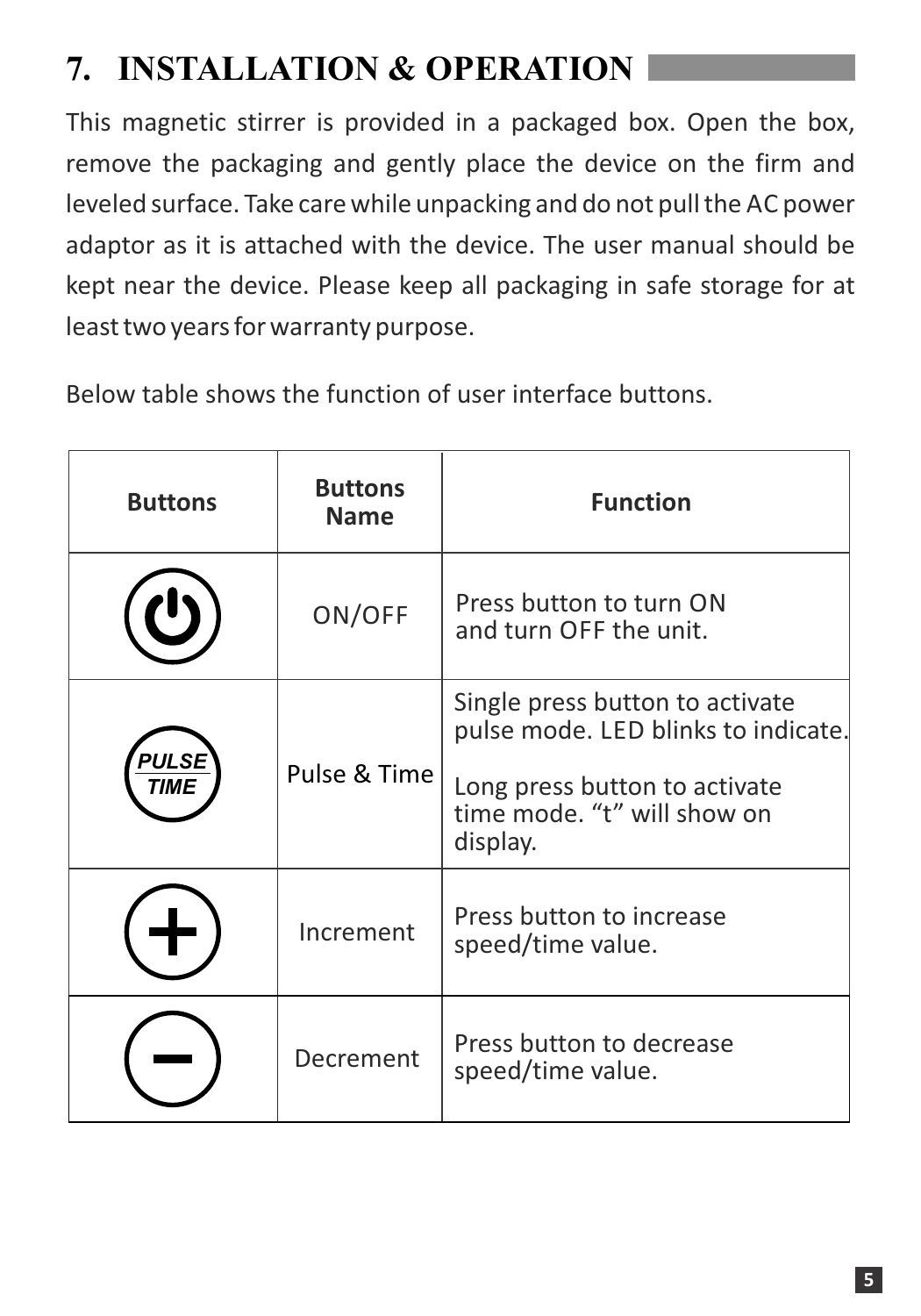- 1. Connect the AC power adaptor to the main power supply.
- 2. Fill the beaker, flask or vessel with the medium or liquids to be processed then place the magnetic stirring bar in the beaker, flask or vessel.
- 3. Place the beaker, flask or vessel on the center of the base plate.
- 4. Turn on the electromagnetic stirrer by pressing ON/OFF button.
- 5. Set the speed at which the medium or liquids need to be processed. Minimum speed is 15 RPM and maximum speed is 1500 RPM.
- 6. Set the time if required. Minimum time is 1 minute & maximum time is 99 minutes. By default time is always infinite.

#### **SPEED SETTING**

- Press increment (+) & decrement (‐) button to modify & set speed value.
- Single press increment (+) or decrement (-) button to increase or decrease the speed value by 50 RPM on each press.
- Continuous press increment (+) or decrement (‐) button to increase or decrease the speed value at a faster pace.
- Speed value is seen in the digital display and is set after 3 blinks.
- $\bullet$  At any point of time, users can modify the speed using increment  $(+)$ or decrement (‐) button.
- On every restart, the stirrer will start with the last run speed.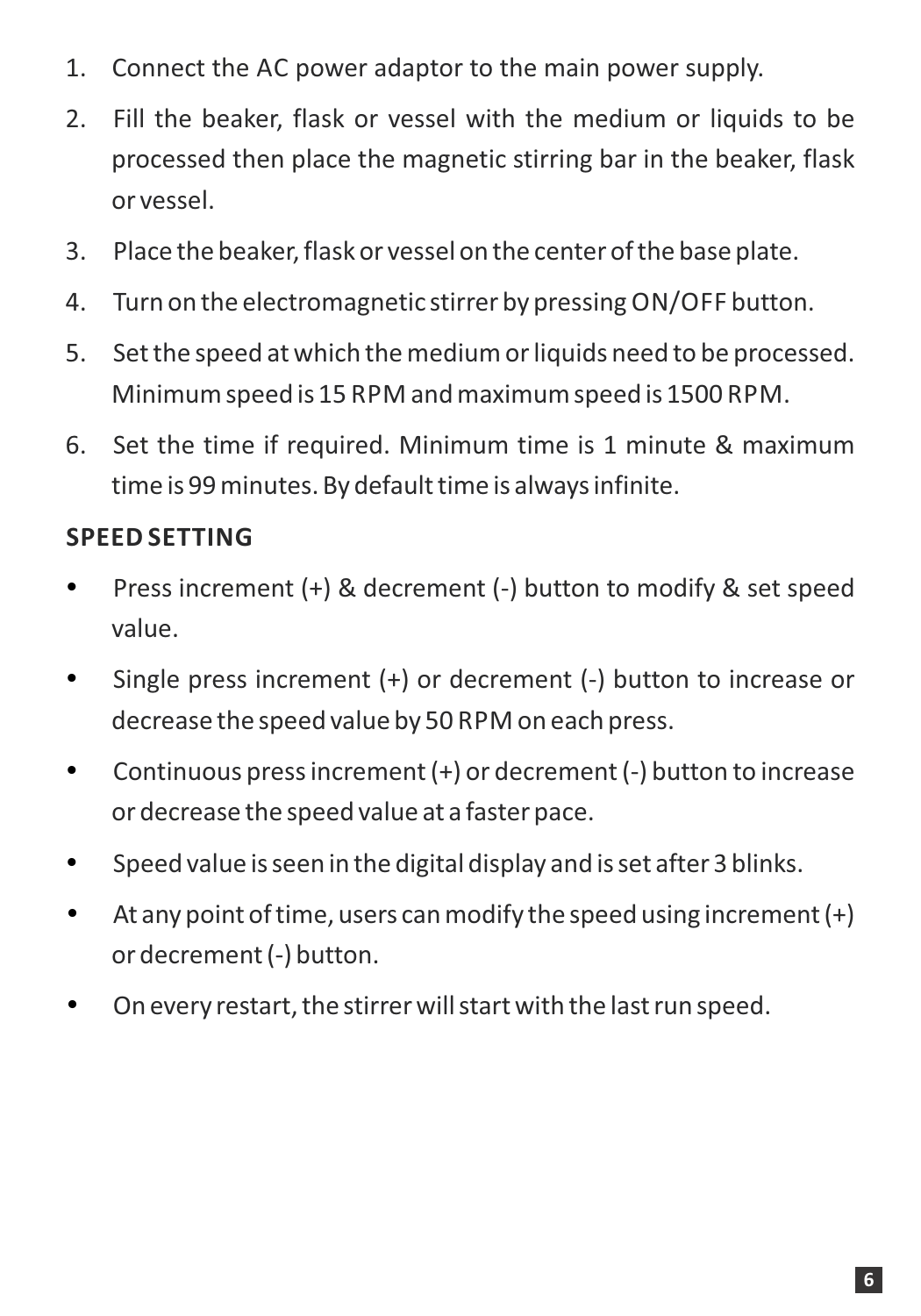#### **TIME SETTING**

The default timer is set as infinite when the stirrer starts. In order to set time, do the following :

- Long press the "PULSE/TIME" button to activate time mode. By default the timer will be infinite and will be seen as " $t \mathbb{R}$ " in display.
- Once activated, single press increment (+) or decrement (‐) button to increase or decrease time value by 1 minute on each press.
- Once activated, continuous press increment (+) or decrement (‐) button to increase or decrease time value as faster pace.
- After modifying, wait for 3 blinks to set time. Timer is countdown timer and it will take effect once it reaches set RPM.
- Speed can be modified at any point after you have set the time. Speed and time are both independent factors, hence the modified speed will not affect the set time. The set speed and time will be displayed alternatively when speed reaches the set RPM.
- When the timer goes to zero (0), the stirring stops. The display will show "t *00"*& "*0000"* indicating time for stirring is over.
- Press any button except the power button to start the stirring operation with the last run speed and time.

**Note:** Timer will be set to default (infinite) once the magnetic stirrer is restarted.

#### **PULSE MODE**

In pulse mode, the stirring direction will be reversed every 30 seconds. In order to select the pulse mode single press the pulse button.

First set the required speed & then single press the pulse button to start the stirring process in pulse mode. LED adjacent to pulse button will blink to indicate activation of the pulse mode.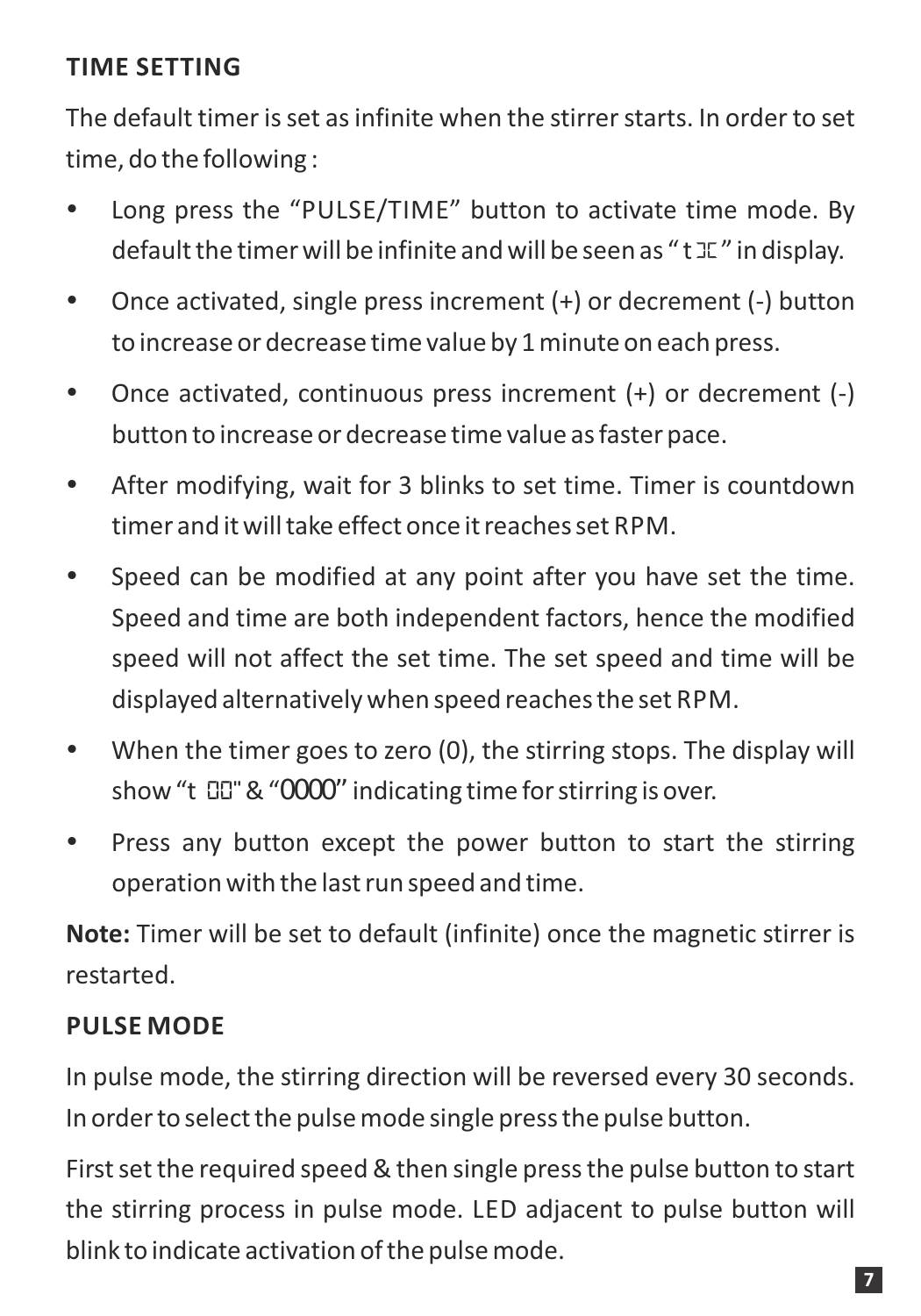You can also set a time for Pulse Mode. To do so, set speed and also time, then single press the pulse button to start stirring in pulse mode. Pulse stirring mode ends when time goes to zero (0).

Press the ON/OFF button again to stop the ongoing operation as well as to switch the electromagnetic stirrer off.

After every restart (ON/OFF), the stirrer will start operating at the last run speed & infinite time.

**NOTE:** In case of slippage, first turn OFF and turn ONagain. If slippage still occurs, then reduce the speed for efficient operation.

#### **8. WARRANTYSTATEMENT**

This products is warranted to be free from defects in material and workmanship for a period of two (2) years from date of purchase. Your product will be duly repaired upon prompt notification in compliance with the following conditions :

 This warranty is valid only if the product is used for its intended purpose and within the guidelines specified in this instruction manual. This warranty does not cover damage caused by accident, neglect, misuse, improper service, natural forces or other causes not arising from defects in original material or workmanship. This warranty does not cover any incidental or consequential damages, commercial loss or any other damages from the use of this product.

■ The warranty is invalidated by any non-factory modification, which will immediately terminate all liabilities on us for the products or damages caused by its use. The customer shall be responsible for the product or use of products as well as any supervision required for safety. If requested the products must be returned to the distributor in well packed and insured manner and all shipping charges must be paid.

**Note:** Some states do not allow limitation on the length of implied warranties or the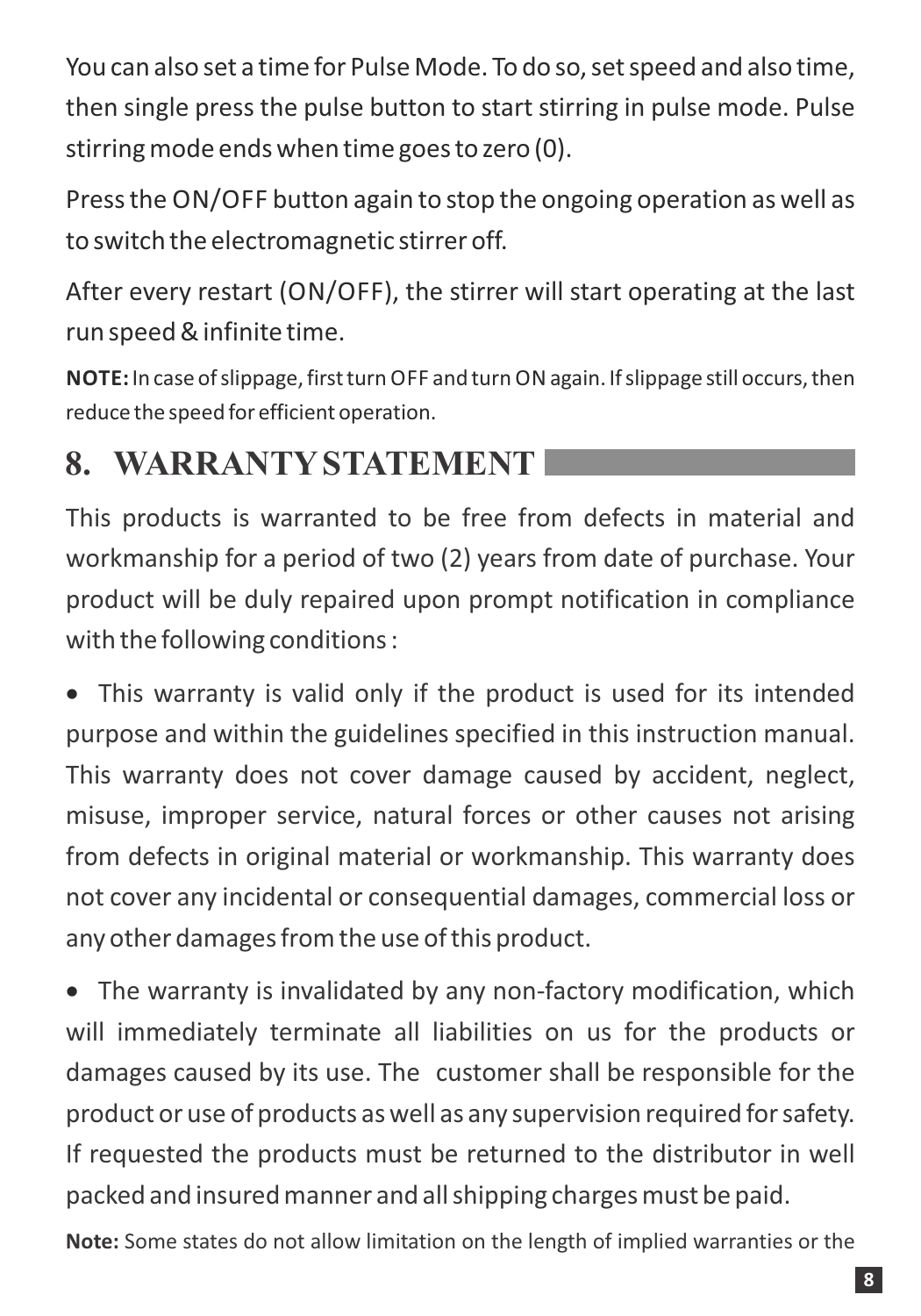exclusion or limitation of incidental or consequential damages. This warranty gives you specific legal rights. This warranty is given expressly in lieu of all other warranties, expressed or implied.

 The purchaser agrees that there is no warranty of merchantability or of fitness for any intended purpose and that there are no other remedies or warranties, expressed or implied, which extend beyond the description on the face of the agreement. This warranty is only applicable to the original purchaser.

For your reference, make a note of the serial number, date of purchase and supplier here.

Serial No.:

Purchase Date:

Supplier: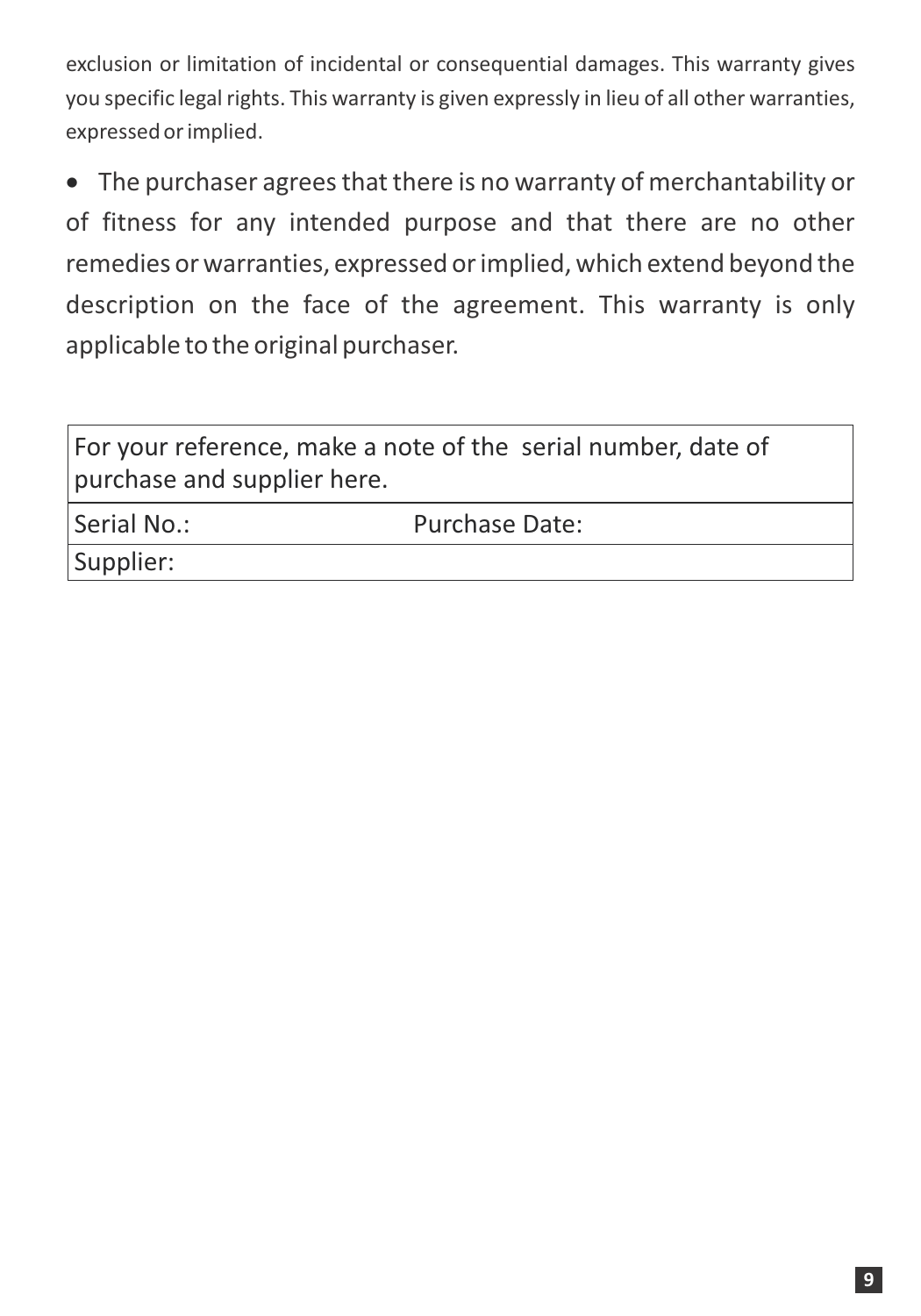#### **9. PRODUCT DISPOSAL**

BIn case the product is to be disposed of, the relevant legal regulations are to be observed.

Information on the disposal of electrical and electronics devices in the European Community.

The disposal of electrical devices is regulated within the European Community by national regulations based on EU Directive 2012/19/EU on waste electrical and electronics equipment (WEEE). According to these regulations, any devices supplied after 13.06.05 in the business to business sphere, to which this product is assigned, may no longer be disposed off in municipal or domestic waste. They are marked with the following symbol to indicate this.



As disposal regulations within the EU may vary from country to country please contact your supplier if necessary.